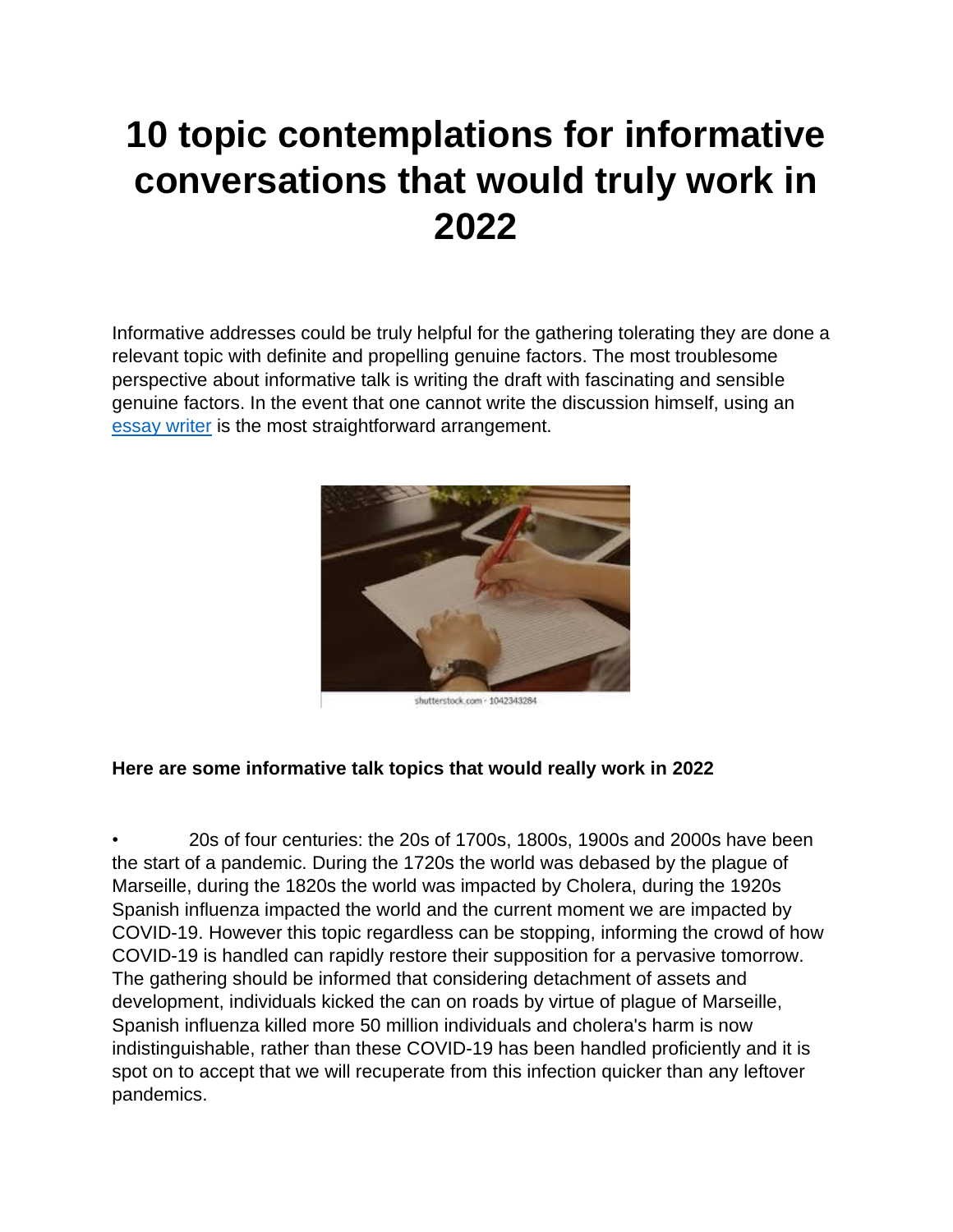The environmental impacts of COVID-19: COVID-19 has not been straightforward, it has been financially and medically one of the most amazingly horrible defilements in the history of the world, however environmentally it has been the break that was truly important through planet Earth. The lockdown and stop of transport caused decline in air and water polluting, decreased GHG discharges and amazingly more. Thusly, we ought to examine how much we antagonistically sway our planet and how we ought to moreover encourage it.

Importance of cleanliness: According to [online essay writer,](https://youressaywriter.net/) by prudence of COVID-19 individuals this year wore cover and a huge piece of the time sanitized, this was important to keep away from the dangerous pollution, yet it helped us stay away from different hardships too. Just by washing hands reliably and wearing covers, many individuals stayed away from cold and average influenza, this underlines that even after this pandemic end we ought to save the penchant for cleaning hands and shielding ourself from defilement.

Importance of Yoga: Gyms are shut and a large portion of the outdoors movement is impeded. Yoga can undoubtedly be done inside home in a position of individual's length and can help endeavor to swear off panicking and fit.

• Importance of development: the best separation between COVID-19 and other past pandemics, is the advancement of advancement. Considering also made correspondence and advanced information frameworks, the experts had the decision to inform the world about this episode and contained the illness overall well. Also, we ought to thank advancement for the continuation of our assignments or possible education and business that went to telecommuting would have been totally closed.

• How to change animals: with the lockdown, many individuals are experiencing gloom and melancholy. Since it isn't acceptable for anyone to meet companions and hangout in parties, adopting a pet can give companionship and keep individuals included.

• How to set up strong home arrangements: with most schools and workplaces telecommuting, having a comfortable and skilled arrangement at home is fundamental. Informing individuals about what they can do from materials accessible at home to transform their customary office or school arrangement into an additional a comfortable and proficient one can really help make straightforwardness of frontal cortex.

• How to remain mentally gathered and persuade your associates: telecommuting is troublesome and demotivating. Bundle leads and managers are working diligently to keep their get-together pushed, however it isn't fundamental given the impedances open at home. Informing the gathering about how to stimulate associates is truly important at this moment.